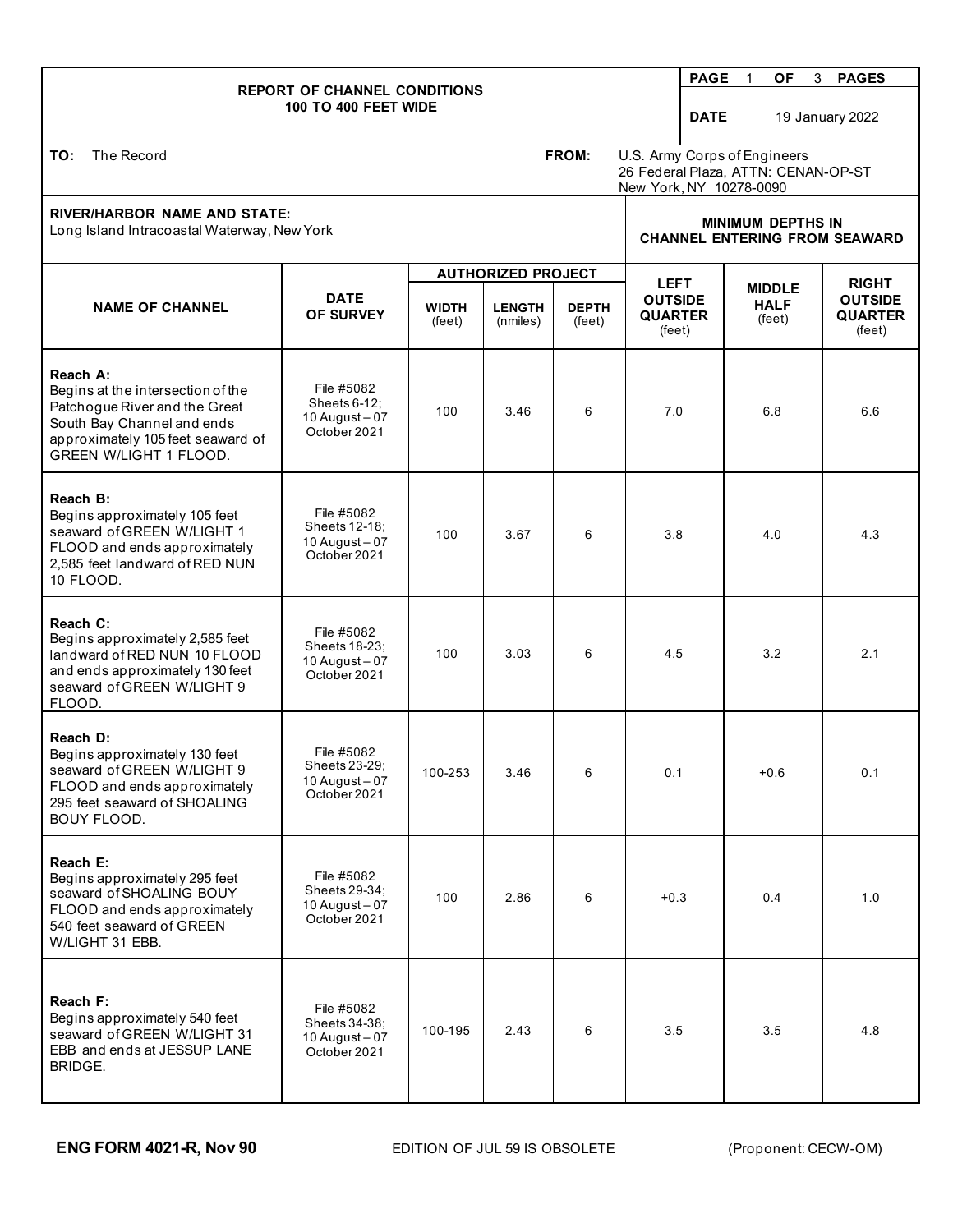| Reach G:<br>Begins at JESSUP LANE BRIDGE<br>and ends approximately 640 feet<br>seaward of GREEN CAN 1 FLOOD.      | File #5082<br>Sheets 38-43;<br>10 August $-07$<br>October 2021 | 100-200 | 3.23 | 6 | 3.0 | 2.6 | 1.2 |
|-------------------------------------------------------------------------------------------------------------------|----------------------------------------------------------------|---------|------|---|-----|-----|-----|
| Reach H:<br>Begins approximately 640 feet<br>seaward of GREEN CAN 1 FLOOD<br>and ends at PONQUOQUE<br>BRIDGE.     | File #5082<br>Sheets 43-51;<br>10 August $-07$<br>October 2021 | 100     | 4.26 | 6 | 0.7 | 0.3 | 0.7 |
| Reach I:<br>Begins at PONQUOQUE BRIDGE<br>and ends approximately 1,840 feet<br>landward of RED W/LIGHT 34<br>EBB. | File #5082<br>Sheets 51-55;<br>10 August $-07$<br>October 2021 | 100     | 3.05 | 6 | 0.9 | 3.3 | 3.1 |

# **REMARKS:**

- All depths are relative to Mean Lower Low Water.
- The channel reach lengths are in nautical miles.

## **LONG ISLAND INTRACOASTAL WATERWAY**

## • **Reach A:**

- o No shoaling exists in this reach.
- $\circ$  The controlling depth of -6.6 MLLW exists in the Right Outside Quarter approximately 2,390 feet seaward of the end of this reach.

## • **Reach B:**

- $\circ$  Shoaling exists along the toe of the Right Outside Quarter extending into the Middle Half and along the toe of the Left Outside Quarter extending into the Middle Half of this reach.
- $\circ$  The controlling depth of -3.8 feet below MLLW exists in the Left Outside Quarter approximately 775 feet seaward of the end of this reach.

## • **Reach C:**

- o Spot shoaling exist in the Middle Half of this reach.
- $\circ$  Shoaling exists along the toe of the Right Outside Quarter extending into the Middle Half of this reach.
- o The controlling depth of -2.1 feet below MLLW exists in the Right Outside Quarter approximately 1,275 feet landward of RED W/LIGHT 6 FLOOD.

## • **Reach D:**

- o Shoaling exists channel wide intermittently throughout this reach.
- o Spot shoaling exist in the Middle Half of this reach.
- $\circ$  Shoaling exists along the toe of the Right Outside Quarter extending into the Middle Half and along the toe of the Left Outside Quarter extending into the Middle Half of this reach.
- o The controlling depth of +0.6 feet above MLLW exists in the Middle Half approximately 1,845 feet seaward of the end this reach.

#### • **Reach E:**

- $\circ$  Shoaling exists channel wide intermittently throughout this reach.<br>Shoaling exists along the toe of the Right Outside Quarter extendi
- Shoaling exists along the toe of the Right Outside Quarter extending into the Middle Half and along the toe of the Left Outside Quarter extending into the Middle Half of this reach.
- $\circ$  The controlling depth of +0.3 feet below MLLW exists in the Left Outside Quarter approximately 2,415 feet seaward of SHOALING BOUY EBB.